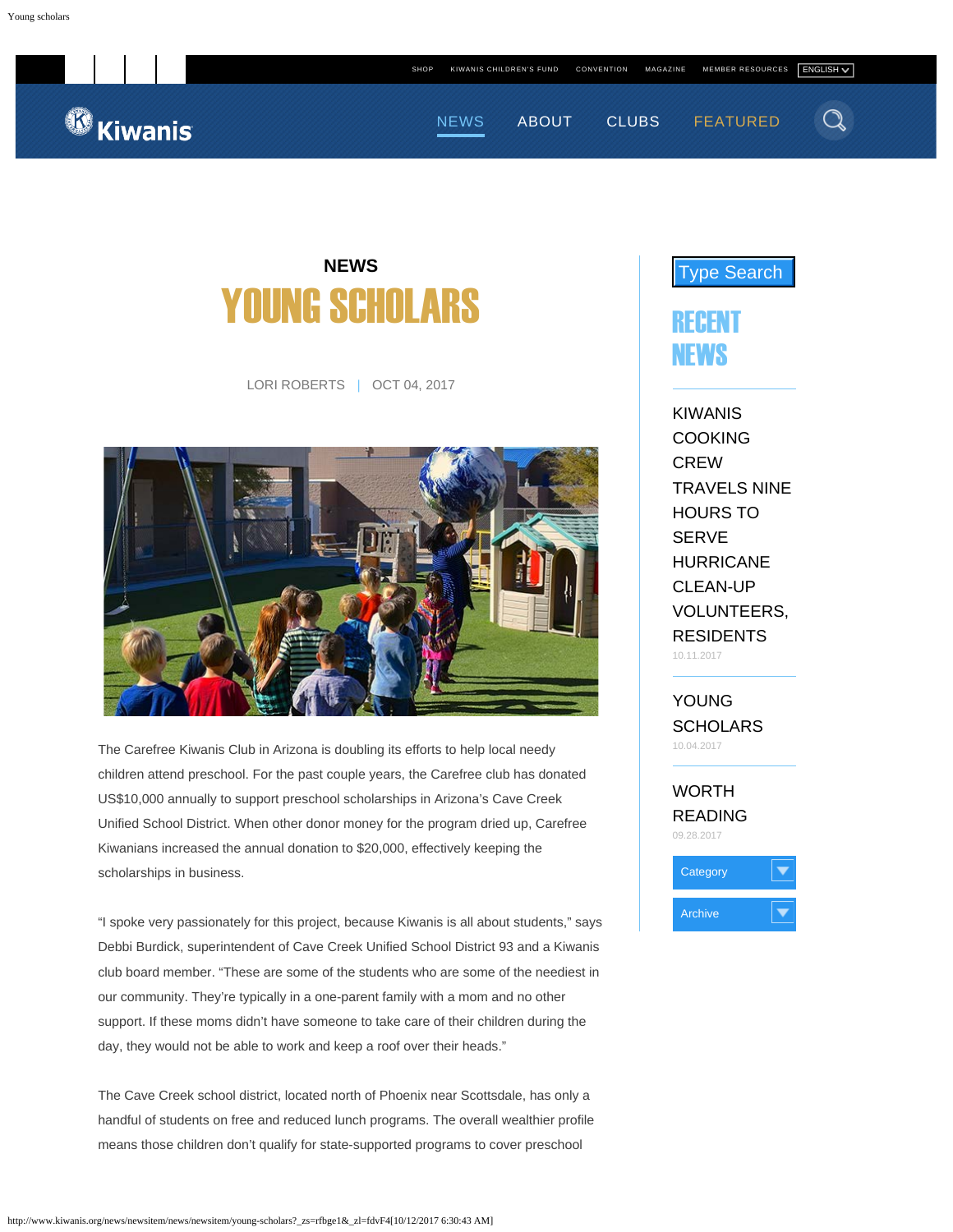costs. But they're the very ones who stand to benefit most from a preschool education, says Jenny Stahl, an early childhood coordinator with Cave Creek.

The Kiwanis scholarships come from the club's aptly named and child-focused Brilliant Futures program. Administered on an income-based sliding scale, the funds give parents ownership of their children's education without bankrupting them.

"When (children) have a year or two in preschool, they are building those social and emotional skills, which are so important," Stahl says.

Preschool tuition can run from \$311 to \$604 monthly, depending on how many days the child attends during the week. This past year, the preschool offered scholarships to four children. This year, club members hope to double the number, providing parents with breathing room to work during the day and enjoy family bonding in the evenings.

"We want them to spend some quality time with their children when they come home," Burdick says, explaining why they don't require parents to work off their scholarships at school. "We'd rather they sit and read to their child."

## **SHARE THIS STORY**





BE A SPONSOR



nickelodeon



[ABOUT](http://www.kiwanis.org/about)

[Mission](http://www.kiwanis.org/about/mission) **[History](http://www.kiwanis.org/about/history)** [Impact](http://www.kiwanis.org/about/impact) [Values](http://www.kiwanis.org/about/values) **[Partners](http://www.kiwanis.org/about/partners)** [Leadership](http://www.kiwanis.org/about/leadership) **[Careers](http://kiwanis.hirecentric.com/)** 

**[Stories](http://www.kiwanis.org/news/newslist?cat=stories)** 

**[NEWS](http://www.kiwanis.org/news)** 

[Social Media](http://www.kiwanis.org/news/social-media) [Media Releases](http://www.kiwanis.org/news/newslist?cat=media-releases) [Share your Story](http://www.kiwanis.org/news/share-your-story) **[CLUBS](http://www.kiwanis.org/clubs) [Join](http://www.kiwanis.org/clubs/join)** [Member](http://www.kiwanis.org/clubs/member-resources) **[Resources](http://www.kiwanis.org/clubs/member-resources)** [Find a Club](http://www.kiwanis.org/clubs/find-a-club)  $\Box$ ) (  $\Box$  ) (  $\Box$  ) (  $\Box$ 

3636 Woodview Trace, Indianapolis, IN 46268-3196 USA

+1-800-549-2647 +1-317-875-8755

http://www.kiwanis.org/news/newsitem/news/newsitem/young-scholars?\_zs=rfbge1&\_zl=fdvF4[10/12/2017 6:30:43 AM]